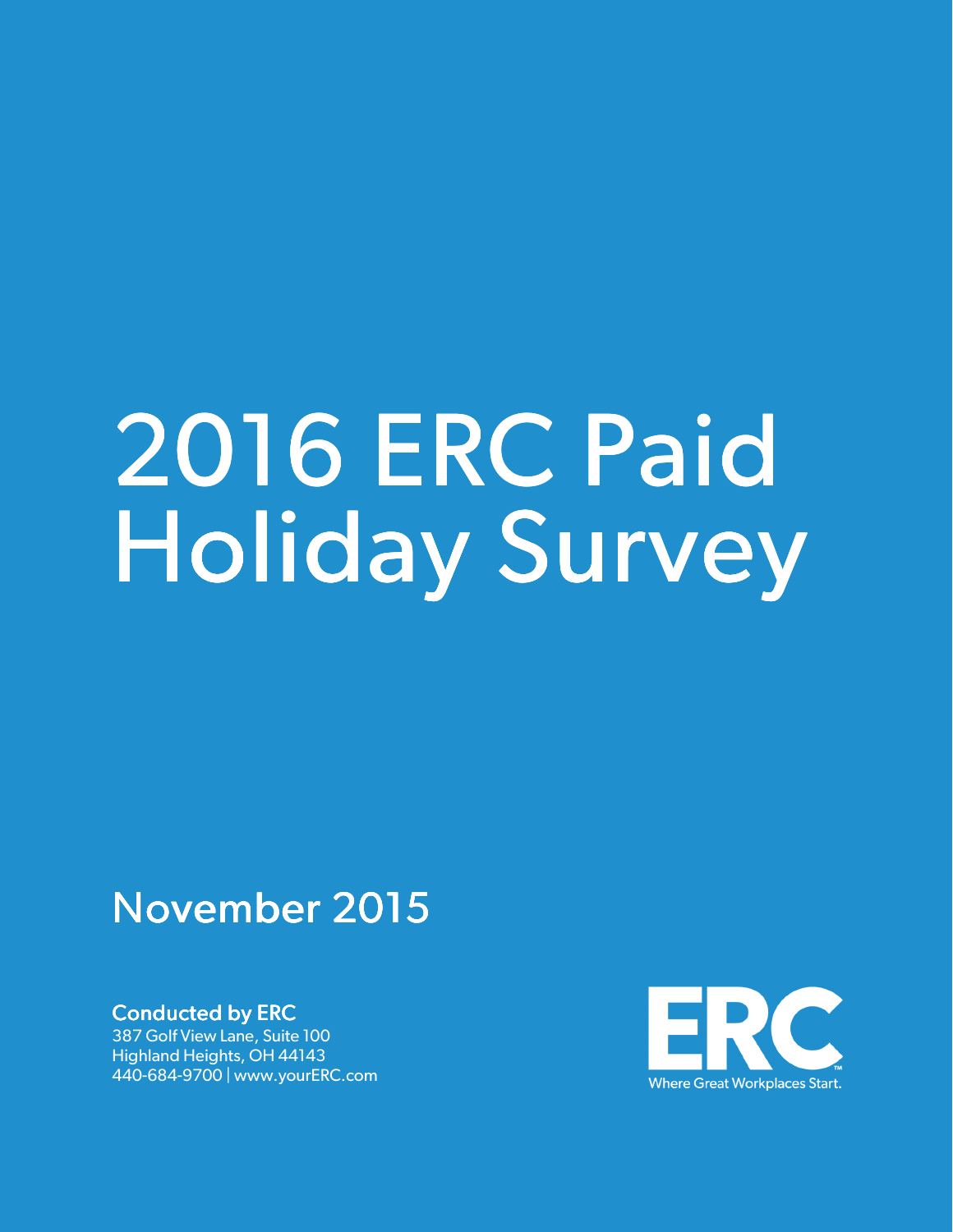### **Terms of Use**

Copyright © 2015. All rights reserved. No part of this survey may be publically displayed, reproduced, redistributed or resold to third-parties, or otherwise commercially exploited, without prior written permission from ERC. Violation of these terms may result in termination of membership and/or legal action.

The information contained in this report is for informational purposes only and should not be relied upon or considered a substitute for professional or legal advice. ERC will not be responsible for any loss to you or any third party resulting from any decision or action taken in reliance of this information. ERC recommends that you consult your legal counsel regarding workplace matters if and when appropriate.

If litigation is brought upon your firm for copyright infringements or violation of these terms of use, your organization will assume ALL legal expenses incurred on behalf of ERC and, if a member of ERC, your membership with ERC will be suspended pending the outcome of the litigation.

Notice to HR Service Providers (including, but not limited to: Staffing Firms, Consultants, Brokers and Law Firms) – Information from ERC may not be used for your organization's financial gain. This includes directly/indirectly sharing or disseminating ERC survey information for the benefit of your clients. Violators will be prosecuted to the fullest extent of the law.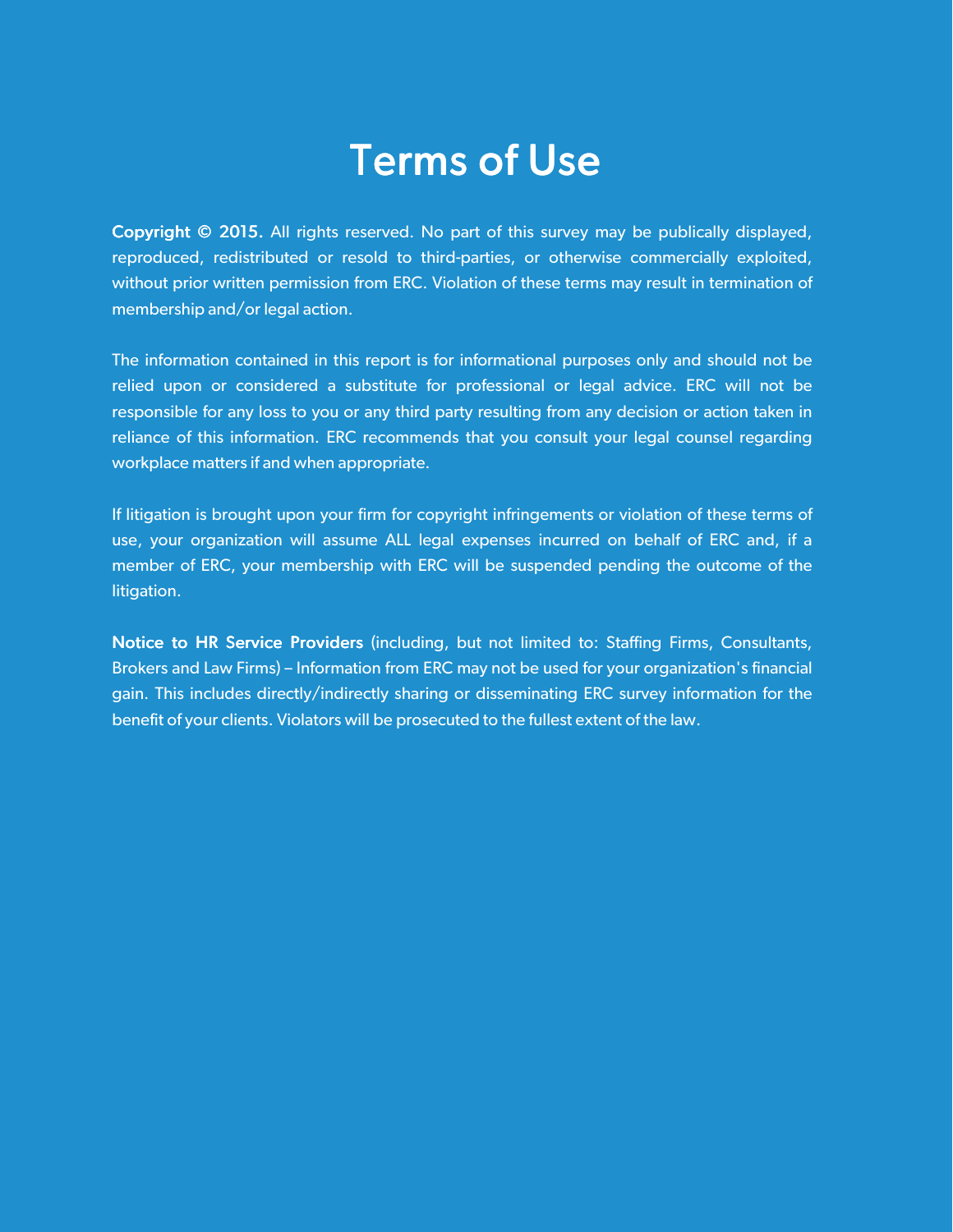### Table of Contents

| <b>About Us</b>                                    | $\mathbf{3}$            |
|----------------------------------------------------|-------------------------|
| <b>Introduction &amp; Methodology</b>              | $\overline{\mathbf{4}}$ |
| <b>Number of Paid Holidays Offered</b>             | 5                       |
| <b>Paid Holidays Offered - All Employers</b>       | 6                       |
| <b>Paid Holidays Offered - Industry</b>            | $\overline{7}$          |
| <b>Paid Holidays Offered - Organizational Size</b> | 10 <sub>1</sub>         |
| <b>Special Holidays &amp; Shutdowns</b>            | 14                      |
| <b>Respondent Demographics</b>                     | 18                      |
| <b>Participating Organizations</b>                 | 19                      |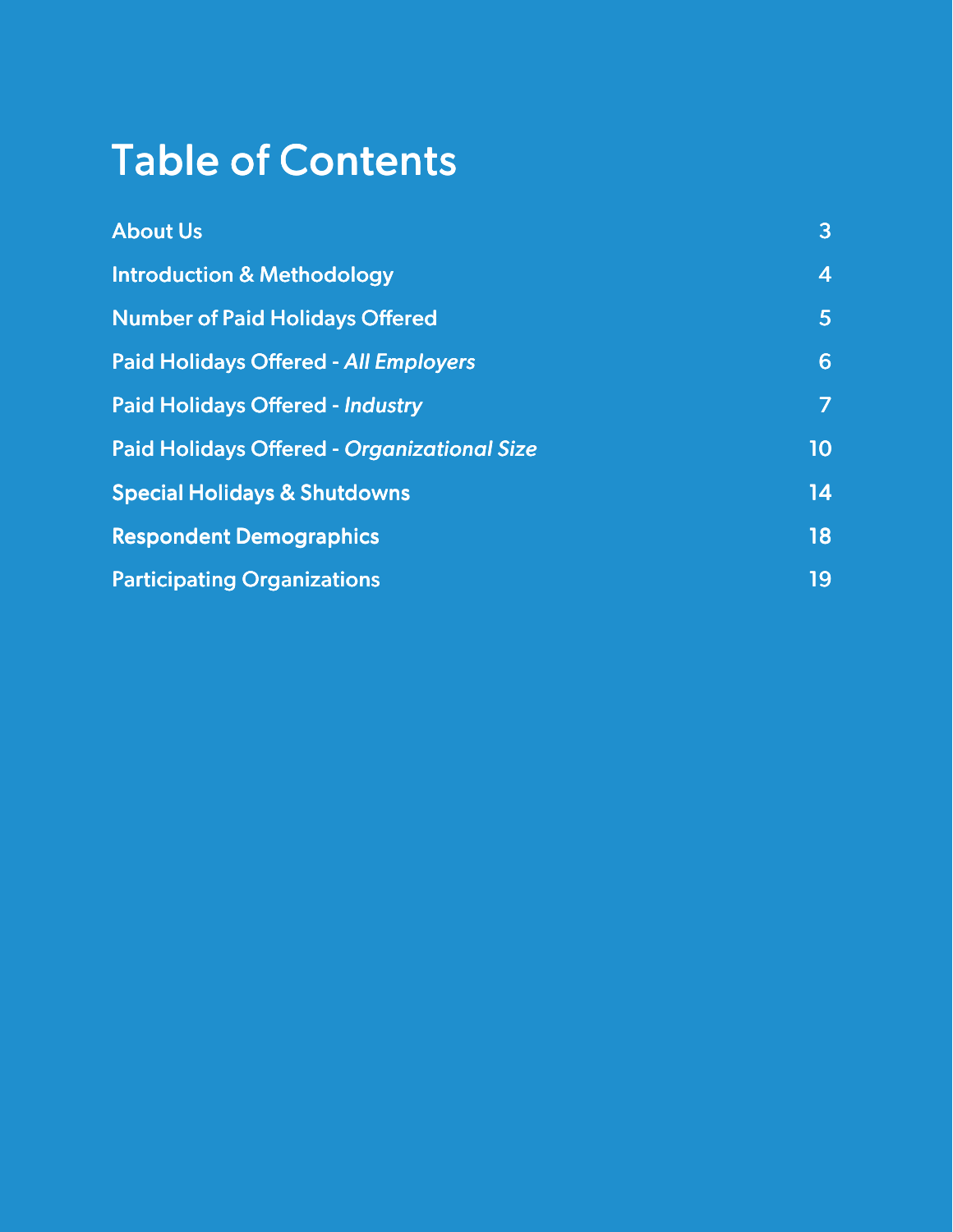### About ERC

ERC is Northeast Ohio's largest organization dedicated to HR and workplace programs, practices,

training and consulting. ERC membership provides employers access to an incredible amount of information, expertise, and cost savings that supports the attraction, retention, and development of great employees. We also host the nationally recognized NorthCoast 99 program and sponsor the ERC Health insurance program. For more information about ERC, please visit Where Great Workplaces Start. www.YourERC.com.

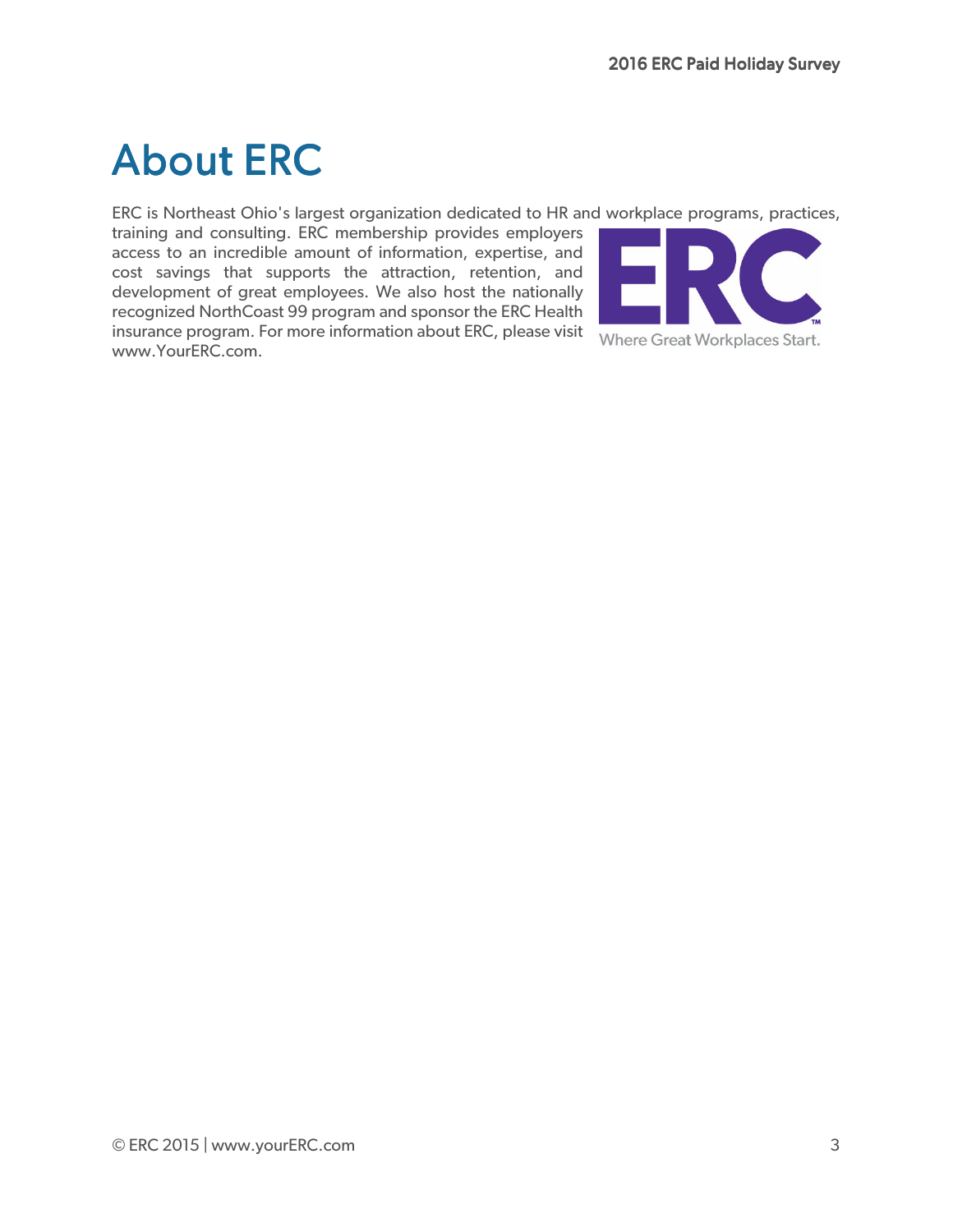### **Introduction & Methodology**

This report summarizes the results of ERC's survey of organizations in Northeast Ohio, conducted in October and November of 2015, on paid holidays. The survey reports benchmark information on which holidays Northeast Ohio organizations plan to observe as full or half day paid holidays in 2016. The survey also provides information on holiday shutdown practices and special issues pertaining to the 2016 holiday schedule. Paid holiday information is reported by industry type and organizational size.

All ERC members were invited to participate in the survey starting on October 6 via email invitation and other promotions, and participated in the survey throughout the month. The survey officially closed on November 6. In order to provide the most reliable and accurate information, data was cleaned and duplicate records were removed. Any outliers or invalid data were also eliminated, yielding a final data set of 130 participating organizations, only from Northeast Ohio. Qualitative data was coded where applicable or analyzed according to commonality or major themes, and all quantitative data was analyzed using statistical software to ensure data validity and reliability.

This report shows several frequencies and response distributions. Frequencies of data responses may not total 100% exactly in some cases due to rounding of decimals or the ability for participating organizations to select multiple response options. In some cases, breakouts are not included due to quantity of data or insufficient sample.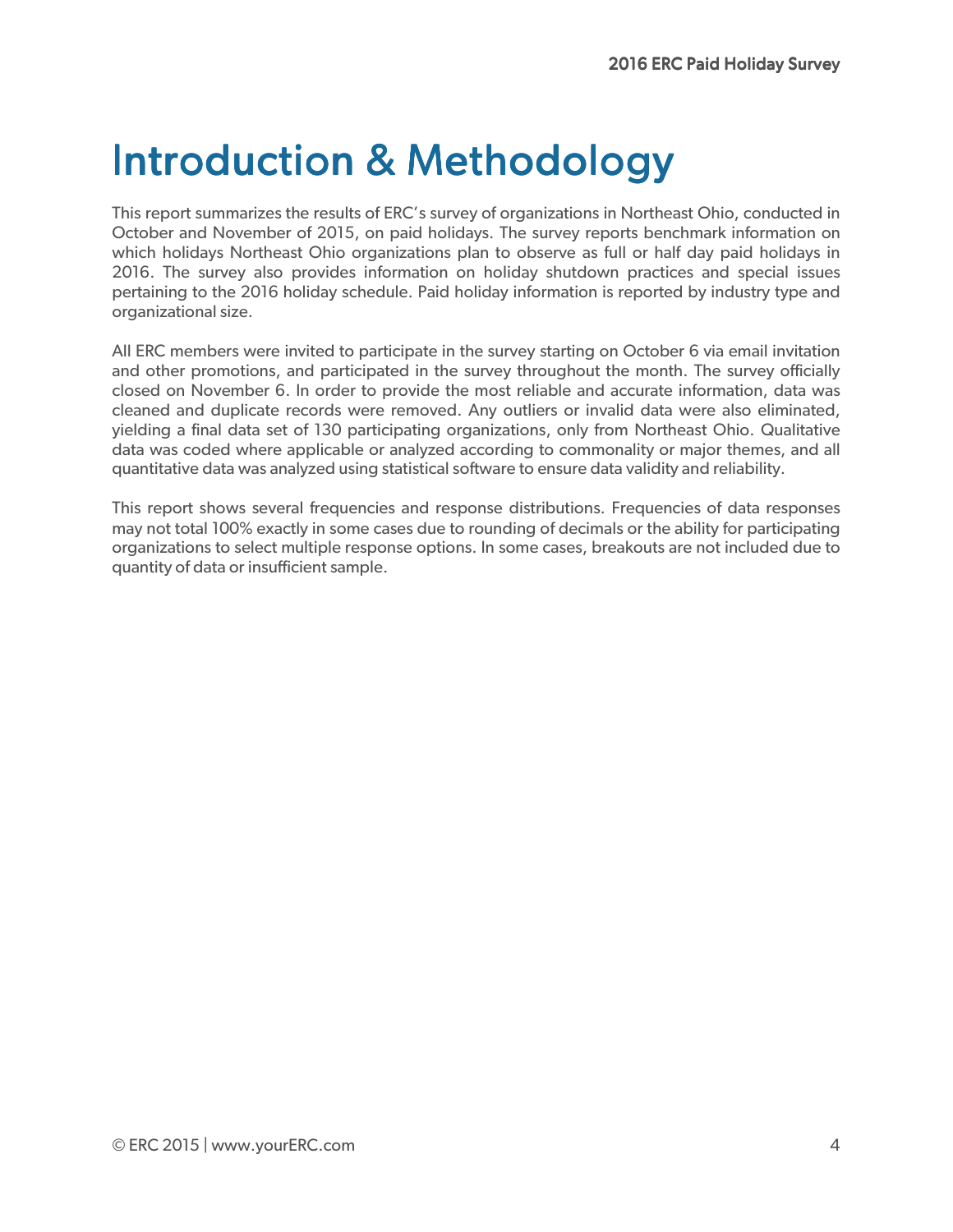### **Number of Paid Holidays Offered**

|                            | <b>Minimum</b> | <b>Maximum</b> | <b>Average</b> | <b>Median</b> |
|----------------------------|----------------|----------------|----------------|---------------|
| <b>All Employers</b>       | 3.0            | 15.0           | 10.1           | 10.0          |
| <b>Industry</b>            |                |                |                |               |
| Manufacturing              | 7.0            | 15.0           | 10.7           | 11.0          |
| Non-Manufacturing          | 3.0            | 13.0           | 9.0            | 9.0           |
| Non-Profit                 | 7.0            | 14.0           | 9.9            | 10.0          |
| <b>Organizational Size</b> |                |                |                |               |
| $1-50$                     | 7.0            | 14.0           | 10.5           | 11.0          |
| 51-200                     | 3.0            | 15.0           | 10.0           | 10.0          |
| 201-500                    | 6.0            | 13.0           | 10.3           | 11.0          |
| <b>Over 500</b>            | 6.0            | 13.0           | 9.1            | 8.0           |
|                            |                |                |                |               |

#### Figure 1 | Number of paid holidays offered by organizations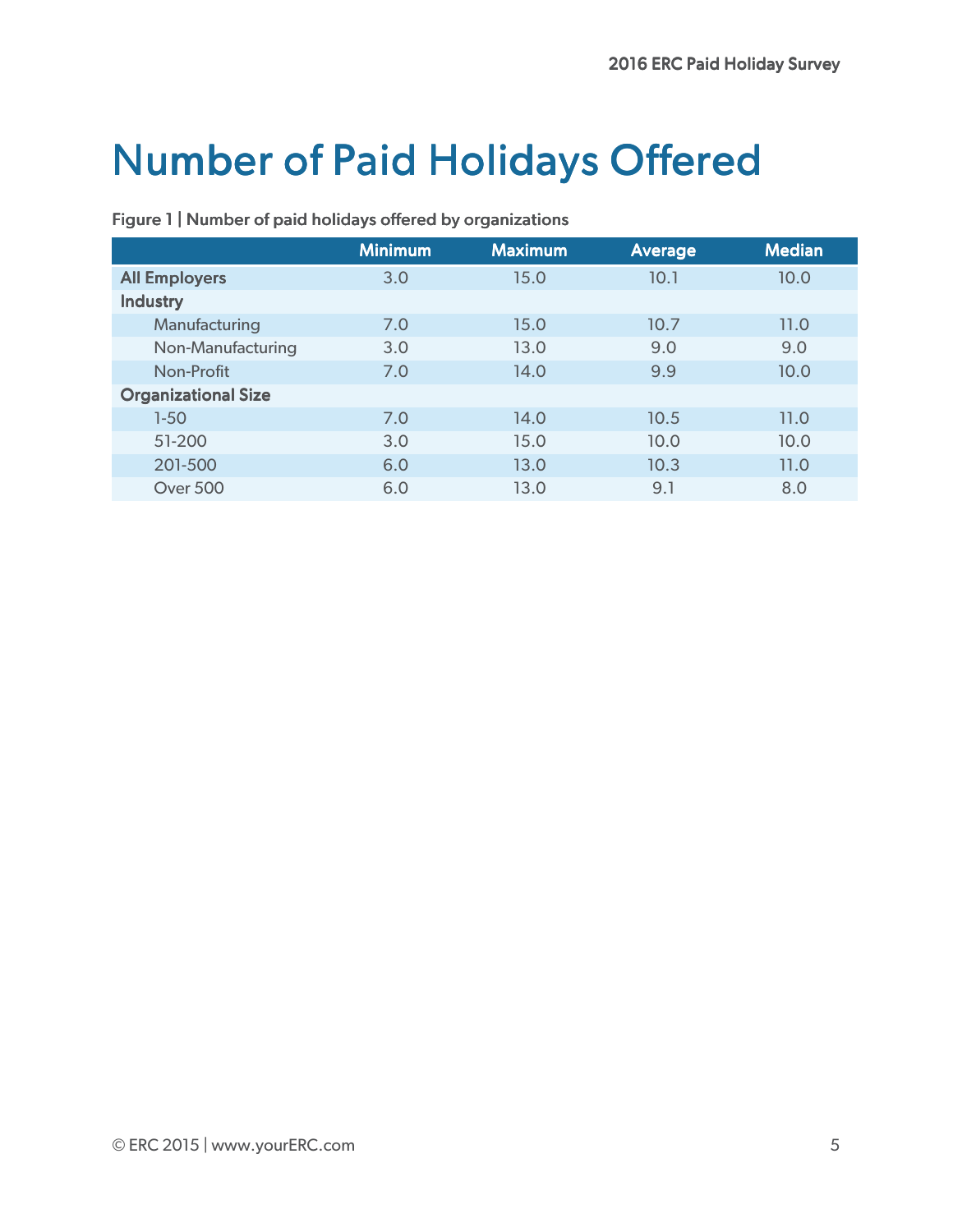### Paid Holidays - All Employers

#### Figure 2 | Paid Holidays Offered | All Organizations

|                                                            | <b>Full Day</b> | <b>Half Day</b> |
|------------------------------------------------------------|-----------------|-----------------|
| <b>Employee Birthday</b>                                   | 7%              | 0%              |
| <b>One Floating Holiday</b>                                | 20%             | 0%              |
| <b>Two Floating Holidays</b>                               | 22%             | 0%              |
| New Year's Eve 2015 - Thursday, December 31, 2015          | 34%             | 8%              |
| New Year's Day 2016 - Friday, January 1, 2016              | 100%            | 0%              |
| Martin Luther King, Jr. Day - Monday, January 18, 2016     | 8%              | 0%              |
| President's Day - Monday, February 15, 2016                | 4%              | 0%              |
| Good Friday - Friday, March 25, 2016                       | 42%             | 5%              |
| Easter Monday (day after Easter) - Monday, March 28, 2016  | 4%              | 0%              |
| Memorial Day - Monday, May 30, 2016                        | 98%             | 0%              |
| Independence Day - Monday, July 4, 2016                    | 99%             | 0%              |
| Labor Day - Monday, September 5, 2015                      | 97%             | 0%              |
| Columbus Day - Monday, October 10, 2016                    | 2%              | 0%              |
| Veterans Day - Friday, November 11, 2016                   | 2%              | 0%              |
| Day before Thanksgiving - Wednesday, November 23, 2016     | 6%              | 2%              |
| Thanksgiving - Thursday, November 24, 2016                 | 99%             | 0%              |
| Day after Thanksgiving - Friday, November 25, 2016         | 74%             | 1%              |
| Day before Christmas Eve - Friday, December 23, 2016       | 52%             | 5%              |
| Christmas Day (observed) - Monday, December 26, 2016       | 96%             | 0%              |
| Day before New Year's Eve 2016 - Friday, December 30, 2016 | 24%             | 4%              |
| New Year's Day 2017 (observed) - Monday, January 2, 2017   | 85%             | 0%              |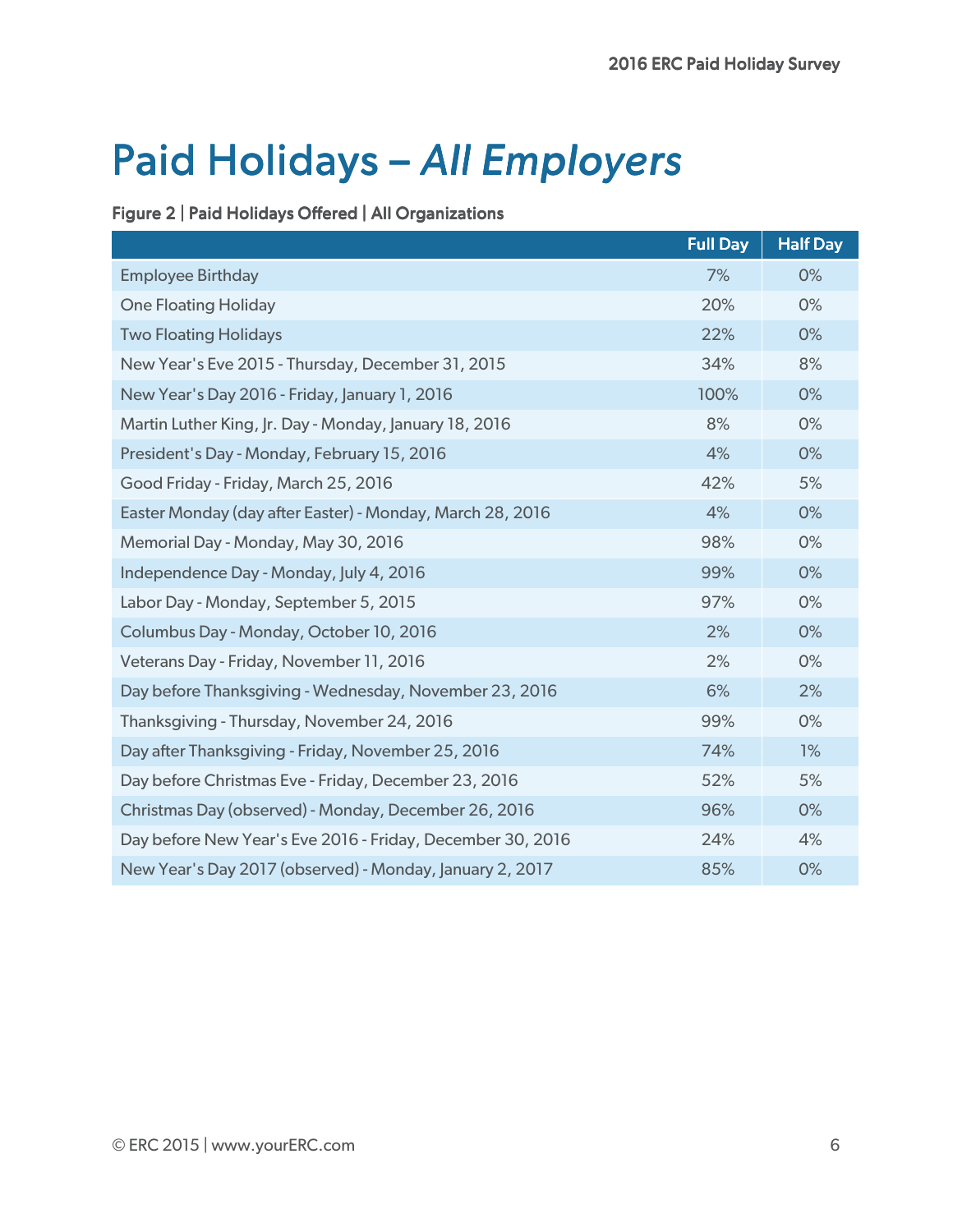# Paid Holidays - *Industry*

#### Figure 2a | Paid Holidays Offered | Manufacturing

|                                                            | <b>Full Day</b> | <b>Half Day</b> |
|------------------------------------------------------------|-----------------|-----------------|
| <b>Employee Birthday</b>                                   | 5%              | 0%              |
| <b>One Floating Holiday</b>                                | 25%             | 0%              |
| <b>Two Floating Holidays</b>                               | 22%             | 0%              |
| New Year's Eve 2015 - Thursday, December 31, 2015          | 47%             | 5%              |
| New Year's Day 2016 - Friday, January 1, 2016              | 100%            | 0%              |
| Martin Luther King, Jr. Day - Monday, January 18, 2016     | 0%              | 0%              |
| President's Day - Monday, February 15, 2016                | 1%              | 0%              |
| Good Friday - Friday, March 25, 2016                       | 62%             | 4%              |
| Easter Monday (day after Easter) - Monday, March 28, 2016  | 4%              | 0%              |
| Memorial Day - Monday, May 30, 2016                        | 99%             | 0%              |
| Independence Day - Monday, July 4, 2016                    | 100%            | 0%              |
| Labor Day - Monday, September 5, 2015                      | 99%             | 0%              |
| Columbus Day - Monday, October 10, 2016                    | 0%              | 0%              |
| Veterans Day - Friday, November 11, 2016                   | 0%              | 0%              |
| Day before Thanksgiving - Wednesday, November 23, 2016     | 7%              | 1%              |
| Thanksgiving - Thursday, November 24, 2016                 | 100%            | 0%              |
| Day after Thanksgiving - Friday, November 25, 2016         | 84%             | 0%              |
| Day before Christmas Eve - Friday, December 23, 2016       | 63%             | 4%              |
| Christmas Day (observed) - Monday, December 26, 2016       | 100%            | 0%              |
| Day before New Year's Eve 2016 - Friday, December 30, 2016 | 30%             | 3%              |
| New Year's Day 2017 (observed) - Monday, January 2, 2017   | 89%             | 0%              |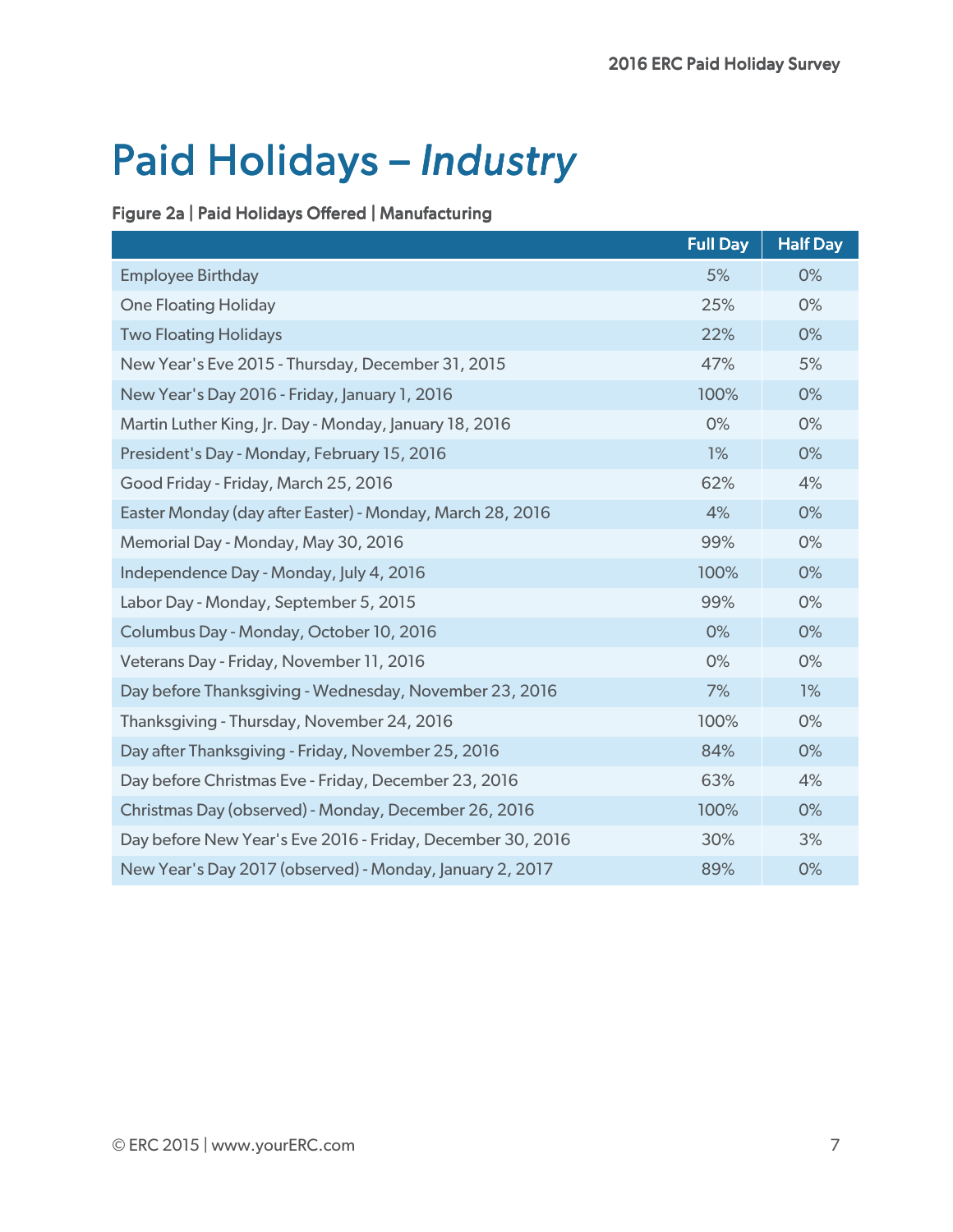|                                                            | <b>Full Day</b> | <b>Half Day</b> |
|------------------------------------------------------------|-----------------|-----------------|
| <b>Employee Birthday</b>                                   | 8%              | 0%              |
| <b>One Floating Holiday</b>                                | 13%             | 0%              |
| <b>Two Floating Holidays</b>                               | 18%             | 0%              |
| New Year's Eve 2015 - Thursday, December 31, 2015          | 18%             | 13%             |
| New Year's Day 2016 - Friday, January 1, 2016              | 100%            | 0%              |
| Martin Luther King, Jr. Day - Monday, January 18, 2016     | 3%              | 0%              |
| President's Day - Monday, February 15, 2016                | 0%              | 0%              |
| Good Friday - Friday, March 25, 2016                       | 18%             | 8%              |
| Easter Monday (day after Easter) - Monday, March 28, 2016  | 5%              | 0%              |
| Memorial Day - Monday, May 30, 2016                        | 95%             | 0%              |
| Independence Day - Monday, July 4, 2016                    | 97%             | 0%              |
| Labor Day - Monday, September 5, 2015                      | 92%             | 0%              |
| Columbus Day - Monday, October 10, 2016                    | 0%              | 0%              |
| Veterans Day - Friday, November 11, 2016                   | 3%              | 0%              |
| Day before Thanksgiving - Wednesday, November 23, 2016     | 8%              | 5%              |
| Thanksgiving - Thursday, November 24, 2016                 | 100%            | 0%              |
| Day after Thanksgiving - Friday, November 25, 2016         | 55%             | 3%              |
| Day before Christmas Eve - Friday, December 23, 2016       | 37%             | 8%              |
| Christmas Day (observed) - Monday, December 26, 2016       | 92%             | 0%              |
| Day before New Year's Eve 2016 - Friday, December 30, 2016 | 16%             | 5%              |
| New Year's Day 2017 (observed) - Monday, January 2, 2017   | 82%             | 0%              |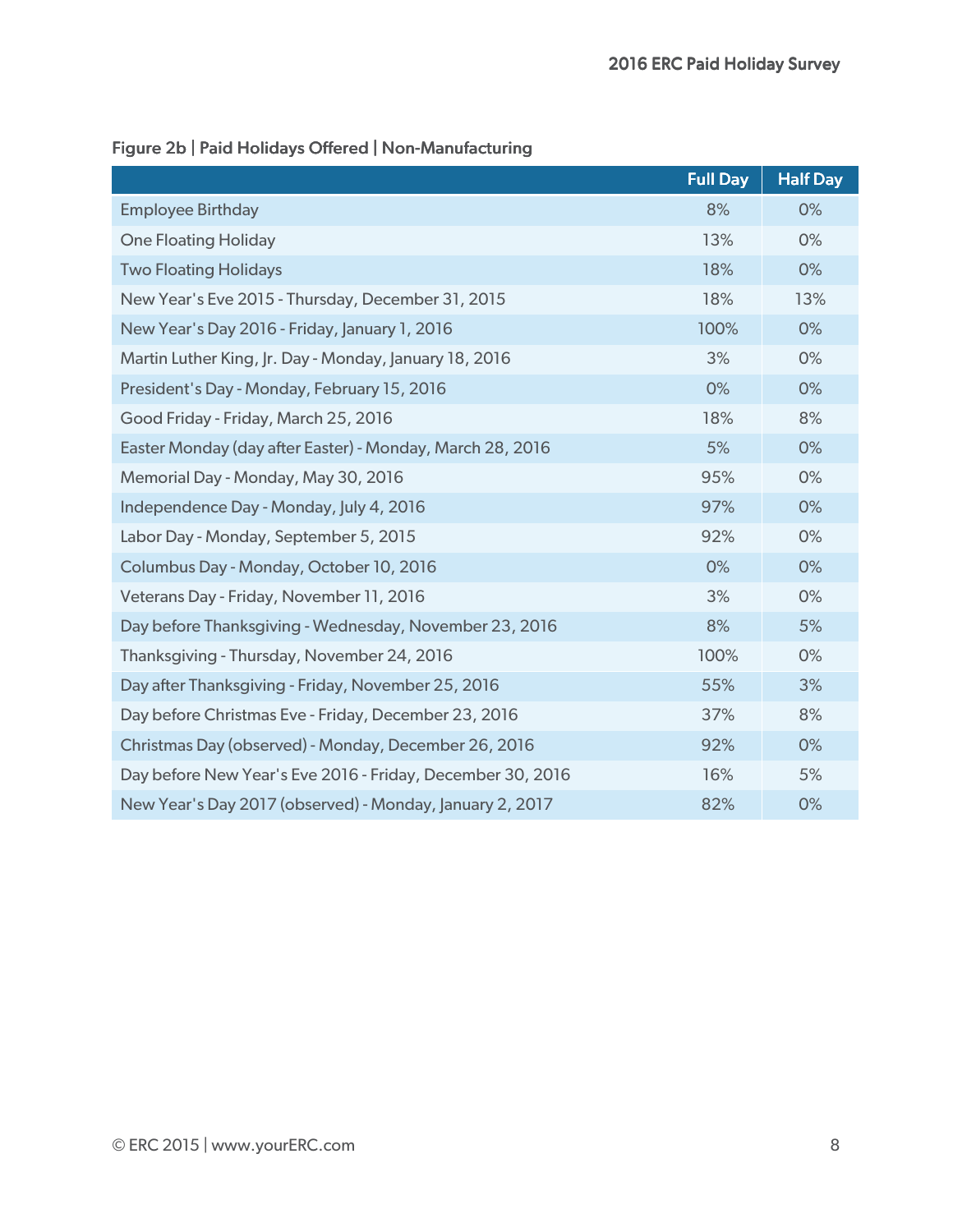#### Figure 2c | Paid Holidays Offered | Non-Profit

|                                                            | <b>Full Day</b> | <b>Half Day</b> |
|------------------------------------------------------------|-----------------|-----------------|
| <b>Employee Birthday</b>                                   | 11%             | 0%              |
| <b>One Floating Holiday</b>                                | 11%             | 0%              |
| <b>Two Floating Holidays</b>                               | 28%             | 0%              |
| New Year's Eve 2015 - Thursday, December 31, 2015          | 11%             | 11%             |
| New Year's Day 2016 - Friday, January 1, 2016              | 100%            | 0%              |
| Martin Luther King, Jr. Day - Monday, January 18, 2016     | 44%             | 0%              |
| President's Day - Monday, February 15, 2016                | 22%             | 0%              |
| Good Friday - Friday, March 25, 2016                       | 17%             | 0%              |
| Easter Monday (day after Easter) - Monday, March 28, 2016  | 0%              | 0%              |
| Memorial Day - Monday, May 30, 2016                        | 100%            | 0%              |
| Independence Day - Monday, July 4, 2016                    | 100%            | 0%              |
| Labor Day - Monday, September 5, 2015                      | 100%            | 0%              |
| Columbus Day - Monday, October 10, 2016                    | 11%             | 0%              |
| Veterans Day - Friday, November 11, 2016                   | 11%             | 0%              |
| Day before Thanksgiving - Wednesday, November 23, 2016     | 0%              | 0%              |
| Thanksgiving - Thursday, November 24, 2016                 | 94%             | 0%              |
| Day after Thanksgiving - Friday, November 25, 2016         | 72%             | 0%              |
| Day before Christmas Eve - Friday, December 23, 2016       | 39%             | 0%              |
| Christmas Day (observed) - Monday, December 26, 2016       | 89%             | 0%              |
| Day before New Year's Eve 2016 - Friday, December 30, 2016 | 11%             | 6%              |
| New Year's Day 2017 (observed) - Monday, January 2, 2017   | 78%             | 0%              |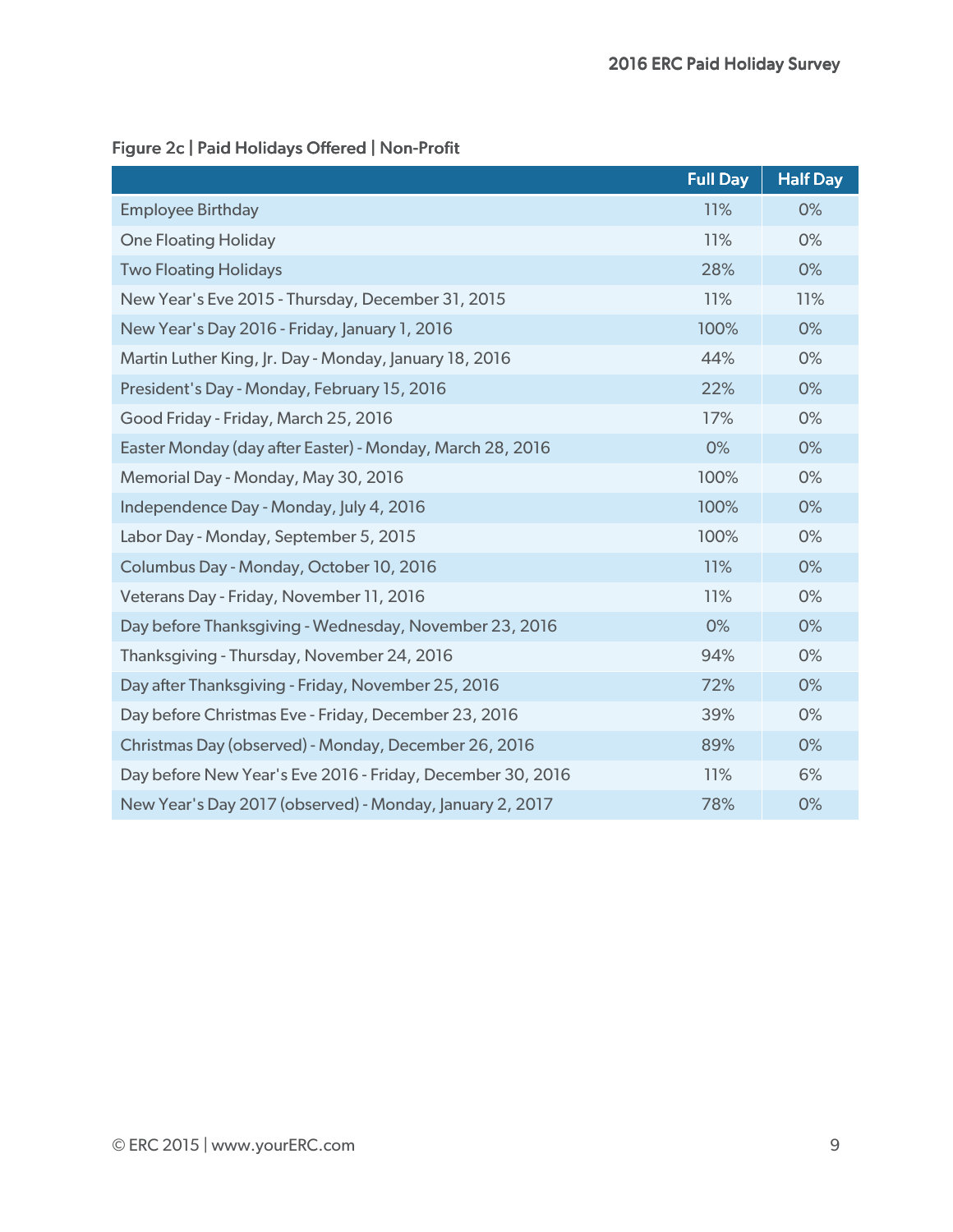## Paid Holidays - Organizational Size

#### Figure 3a | Paid Holidays Offered | 1-50 Employees

|                                                            | <b>Full Day</b> | <b>Half Day</b> |
|------------------------------------------------------------|-----------------|-----------------|
| <b>Employee Birthday</b>                                   | 3%              | 0%              |
| <b>One Floating Holiday</b>                                | 21%             | 0%              |
| <b>Two Floating Holidays</b>                               | 24%             | 0%              |
| New Year's Eve 2015 - Thursday, December 31, 2015          | 45%             | 3%              |
| New Year's Day 2016 - Friday, January 1, 2016              | 100%            | 0%              |
| Martin Luther King, Jr. Day - Monday, January 18, 2016     | 6%              | 0%              |
| President's Day - Monday, February 15, 2016                | 9%              | 0%              |
| Good Friday - Friday, March 25, 2016                       | 39%             | 6%              |
| Easter Monday (day after Easter) - Monday, March 28, 2016  | 3%              | 0%              |
| Memorial Day - Monday, May 30, 2016                        | 100%            | 0%              |
| Independence Day - Monday, July 4, 2016                    | 100%            | 0%              |
| Labor Day - Monday, September 5, 2015                      | 100%            | 0%              |
| Columbus Day - Monday, October 10, 2016                    | 3%              | 0%              |
| Veterans Day - Friday, November 11, 2016                   | 3%              | 0%              |
| Day before Thanksgiving - Wednesday, November 23, 2016     | 12%             | 0%              |
| Thanksgiving - Thursday, November 24, 2016                 | 97%             | 0%              |
| Day after Thanksgiving - Friday, November 25, 2016         | 76%             | 0%              |
| Day before Christmas Eve - Friday, December 23, 2016       | 61%             | 0%              |
| Christmas Day (observed) - Monday, December 26, 2016       | 97%             | 0%              |
| Day before New Year's Eve 2016 - Friday, December 30, 2016 | 33%             | 0%              |
| New Year's Day 2017 (observed) - Monday, January 2, 2017   | 88%             | 0%              |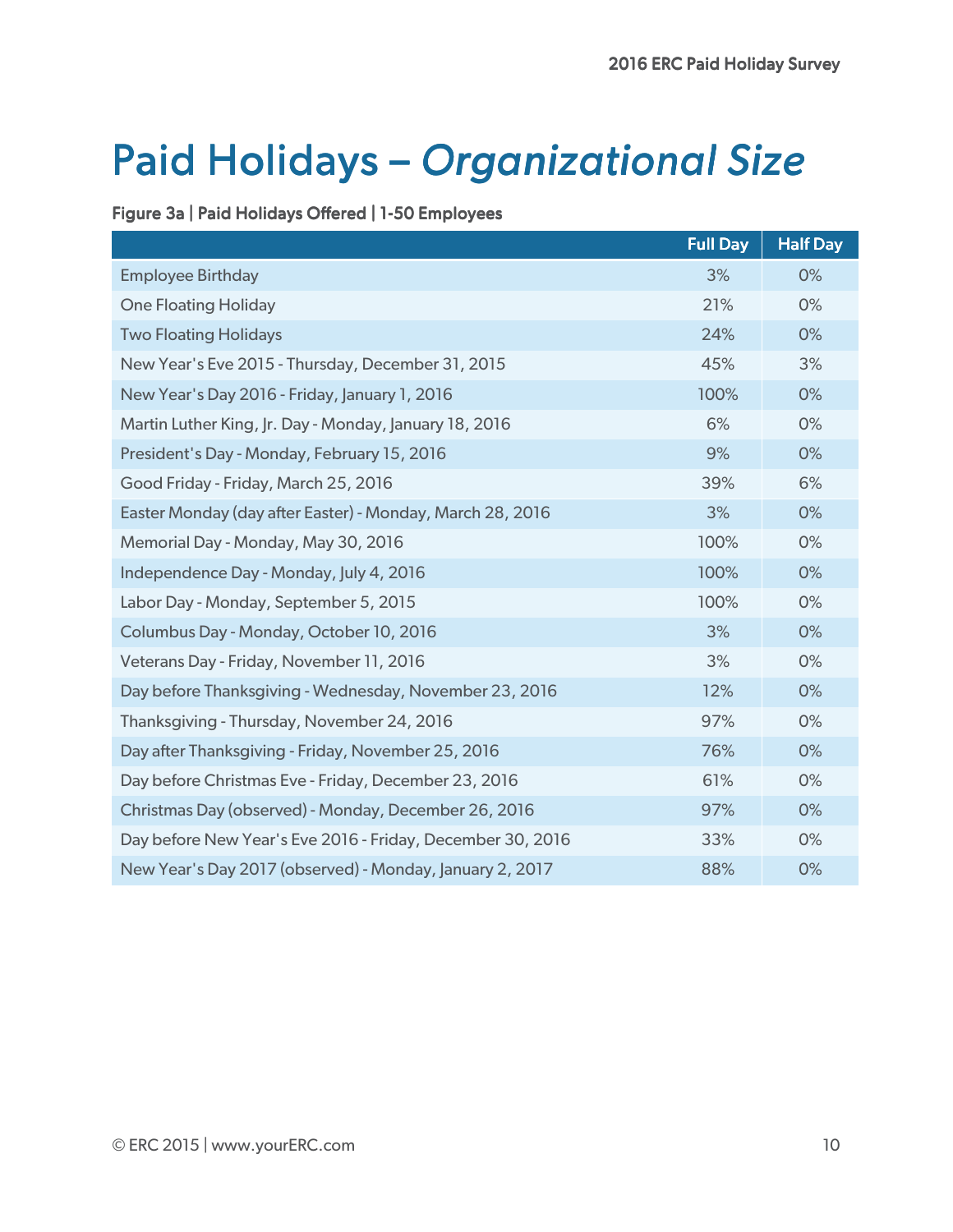|                                                            | <b>Full Day</b> | <b>Half Day</b> |
|------------------------------------------------------------|-----------------|-----------------|
| <b>Employee Birthday</b>                                   | 9%              | 0%              |
| <b>One Floating Holiday</b>                                | 17%             | 0%              |
| <b>Two Floating Holidays</b>                               | 19%             | 0%              |
| New Year's Eve 2015 - Thursday, December 31, 2015          | 32%             | 12%             |
| New Year's Day 2016 - Friday, January 1, 2016              | 100%            | 0%              |
| Martin Luther King, Jr. Day - Monday, January 18, 2016     | 7%              | 0%              |
| President's Day - Monday, February 15, 2016                | 1%              | 0%              |
| Good Friday - Friday, March 25, 2016                       | 46%             | 4%              |
| Easter Monday (day after Easter) - Monday, March 28, 2016  | 6%              | 0%              |
| Memorial Day - Monday, May 30, 2016                        | 96%             | 0%              |
| Independence Day - Monday, July 4, 2016                    | 99%             | 0%              |
| Labor Day - Monday, September 5, 2015                      | 96%             | 0%              |
| Columbus Day - Monday, October 10, 2016                    | 0%              | 0%              |
| Veterans Day - Friday, November 11, 2016                   | 0%              | 0%              |
| Day before Thanksgiving - Wednesday, November 23, 2016     | 4%              | 3%              |
| Thanksgiving - Thursday, November 24, 2016                 | 100%            | 0%              |
| Day after Thanksgiving - Friday, November 25, 2016         | 78%             | 1%              |
| Day before Christmas Eve - Friday, December 23, 2016       | 52%             | 9%              |
| Christmas Day (observed) - Monday, December 26, 2016       | 96%             | 0%              |
| Day before New Year's Eve 2016 - Friday, December 30, 2016 | 20%             | 6%              |
| New Year's Day 2017 (observed) - Monday, January 2, 2017   | 86%             | 0%              |

#### Figure 3b | Paid Holidays Offered | 51-200 Employees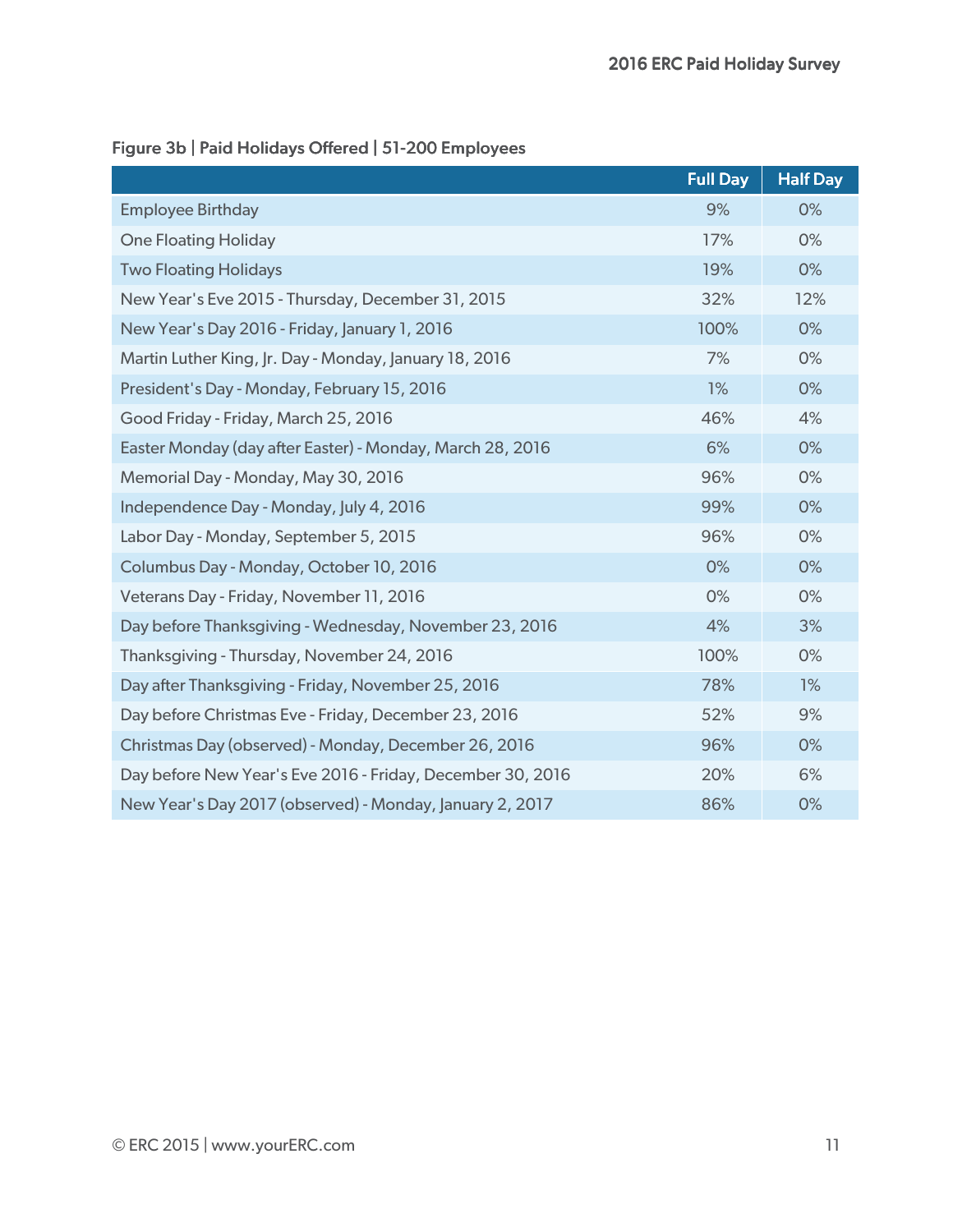|                                                            | <b>Full Day</b> | <b>Half Day</b> |
|------------------------------------------------------------|-----------------|-----------------|
| <b>Employee Birthday</b>                                   | 12%             | 0%              |
| <b>One Floating Holiday</b>                                | 24%             | 0%              |
| <b>Two Floating Holidays</b>                               | 35%             | 0%              |
| New Year's Eve 2015 - Thursday, December 31, 2015          | 29%             | 6%              |
| New Year's Day 2016 - Friday, January 1, 2016              | 100%            | 0%              |
| Martin Luther King, Jr. Day - Monday, January 18, 2016     | 0%              | 0%              |
| President's Day - Monday, February 15, 2016                | 0%              | 0%              |
| Good Friday - Friday, March 25, 2016                       | 47%             | 0%              |
| Easter Monday (day after Easter) - Monday, March 28, 2016  | 0%              | 0%              |
| Memorial Day - Monday, May 30, 2016                        | 100%            | 0%              |
| Independence Day - Monday, July 4, 2016                    | 100%            | 0%              |
| Labor Day - Monday, September 5, 2015                      | 100%            | 0%              |
| Columbus Day - Monday, October 10, 2016                    | 0%              | 0%              |
| Veterans Day - Friday, November 11, 2016                   | 0%              | 0%              |
| Day before Thanksgiving - Wednesday, November 23, 2016     | 6%              | 6%              |
| Thanksgiving - Thursday, November 24, 2016                 | 100%            | 0%              |
| Day after Thanksgiving - Friday, November 25, 2016         | 65%             | 0%              |
| Day before Christmas Eve - Friday, December 23, 2016       | 65%             | 0%              |
| Christmas Day (observed) - Monday, December 26, 2016       | 94%             | 0%              |
| Day before New Year's Eve 2016 - Friday, December 30, 2016 | 29%             | 6%              |
| New Year's Day 2017 (observed) - Monday, January 2, 2017   | 76%             | 0%              |

#### Figure 3c | Paid Holidays Offered | 201-500 Employees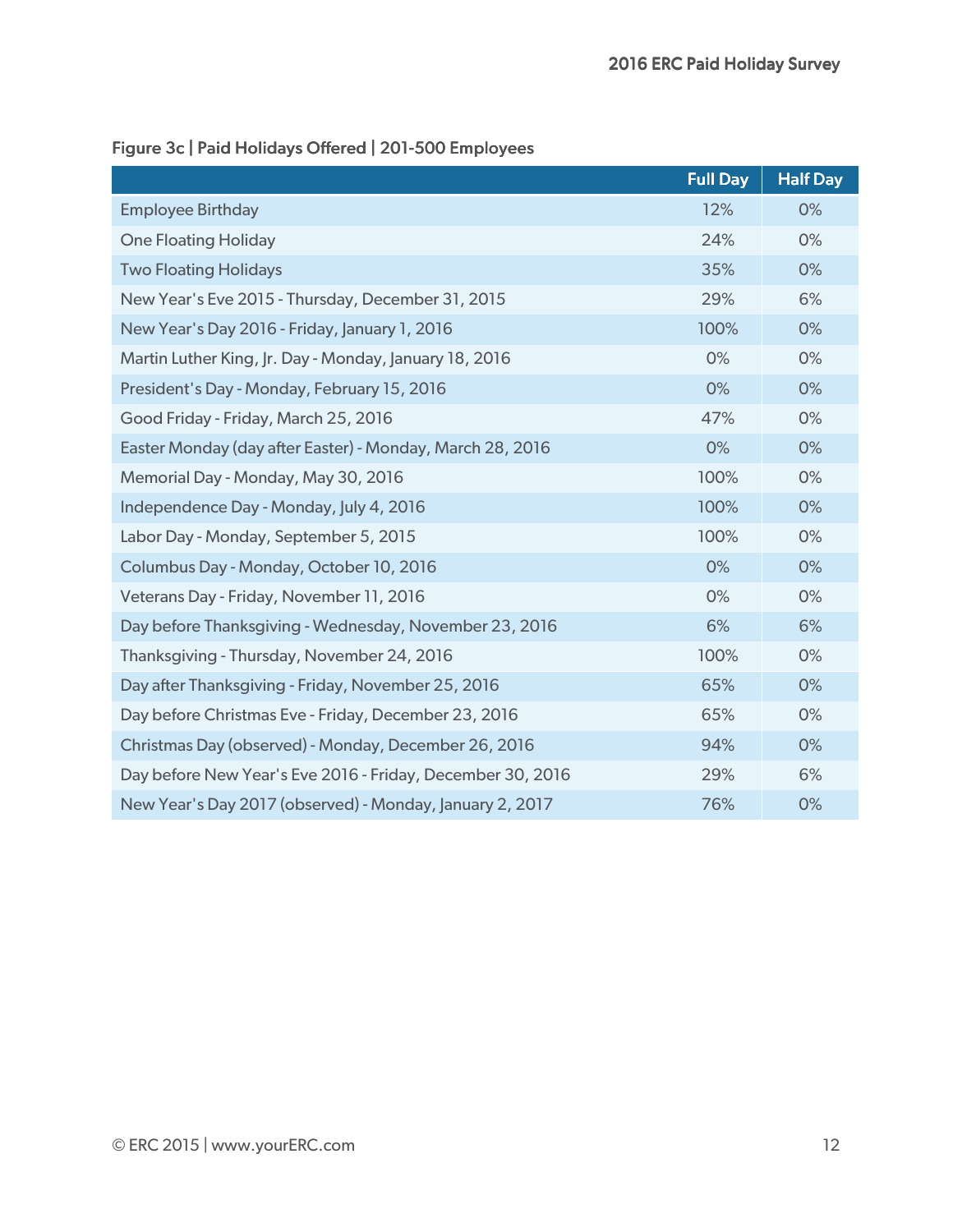|                                                            | <b>Full Day</b> | <b>Half Day</b> |
|------------------------------------------------------------|-----------------|-----------------|
| <b>Employee Birthday</b>                                   | 0%              | 0%              |
| <b>One Floating Holiday</b>                                | 27%             | 0%              |
| <b>Two Floating Holidays</b>                               | 9%              | 0%              |
| New Year's Eve 2015 - Thursday, December 31, 2015          | 18%             | 9%              |
| New Year's Day 2016 - Friday, January 1, 2016              | 100%            | 0%              |
| Martin Luther King, Jr. Day - Monday, January 18, 2016     | 27%             | 0%              |
| President's Day - Monday, February 15, 2016                | 9%              | 0%              |
| Good Friday - Friday, March 25, 2016                       | 18%             | 9%              |
| Easter Monday (day after Easter) - Monday, March 28, 2016  | 0%              | 0%              |
| Memorial Day - Monday, May 30, 2016                        | 100%            | 0%              |
| Independence Day - Monday, July 4, 2016                    | 100%            | 0%              |
| Labor Day - Monday, September 5, 2015                      | 91%             | 0%              |
| Columbus Day - Monday, October 10, 2016                    | 9%              | 0%              |
| Veterans Day - Friday, November 11, 2016                   | 18%             | 0%              |
| Day before Thanksgiving - Wednesday, November 23, 2016     | 0%              | 0%              |
| Thanksgiving - Thursday, November 24, 2016                 | 100%            | 0%              |
| Day after Thanksgiving - Friday, November 25, 2016         | 55%             | 0%              |
| Day before Christmas Eve - Friday, December 23, 2016       | 9%              | 0%              |
| Christmas Day (observed) - Monday, December 26, 2016       | 100%            | 0%              |
| Day before New Year's Eve 2016 - Friday, December 30, 2016 | 9%              | 0%              |
| New Year's Day 2017 (observed) - Monday, January 2, 2017   | 91%             | 0%              |

#### Figure 3d | Paid Holidays Offered | Over 500 Employees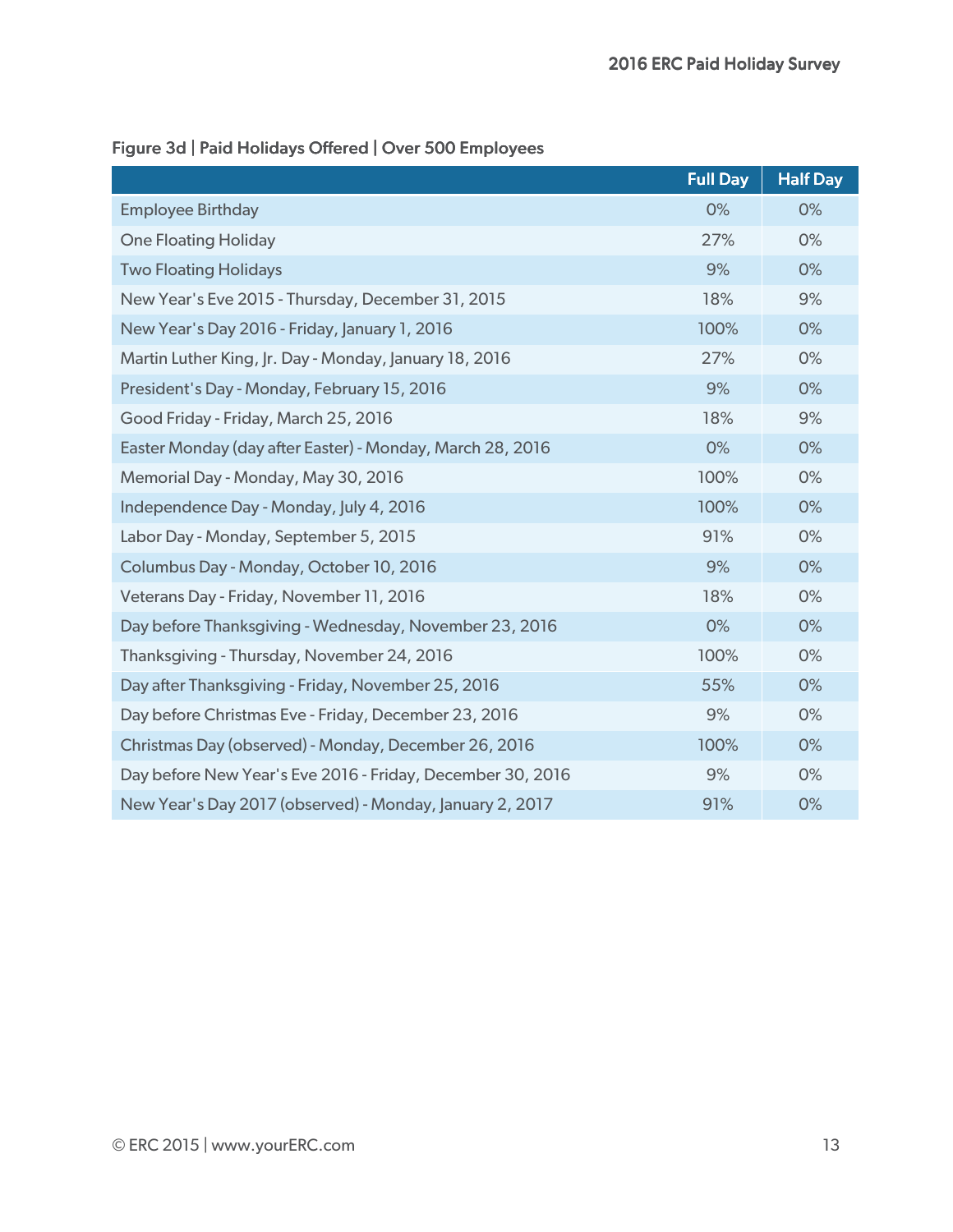### **Special Holidays & Shutdowns**

Figure 4 | Organizations offering any other paid holidays for Independence Day in addition to those already specified

|                            | <b>Percent</b> |
|----------------------------|----------------|
| <b>All Employers</b>       | 2%             |
| <b>Industry</b>            |                |
| Manufacturing              | 3%             |
| Non-Manufacturing          | 0%             |
| Non-Profit                 | 0%             |
| <b>Organizational Size</b> |                |
| $1-50$                     | 3%             |
| 51-200                     | 1%             |
| 201-500                    | 0%             |
| <b>Over 500</b>            | 0%             |

**Other holidays cited: July 1, 2016** 

Figure 5 | Organizations offering any other paid holidays for Christmas in addition to those already specified

|                            | <b>Percent</b> |
|----------------------------|----------------|
| <b>All Employers</b>       | 3%             |
| <b>Industry</b>            |                |
| Manufacturing              | 4%             |
| Non-Manufacturing          | 0%             |
| Non-Profit                 | 6%             |
| <b>Organizational Size</b> |                |
| $1-50$                     | $0\%$          |
| 51-200                     | 6%             |
| 201-500                    | 0%             |
| <b>Over 500</b>            | 0%             |

*Other holidays cited: Full day before Christmas or day after Christmas, 12/24 and 12/25 (in addition to 12/23 and 12/26), Possibly 12/22 and 12/23*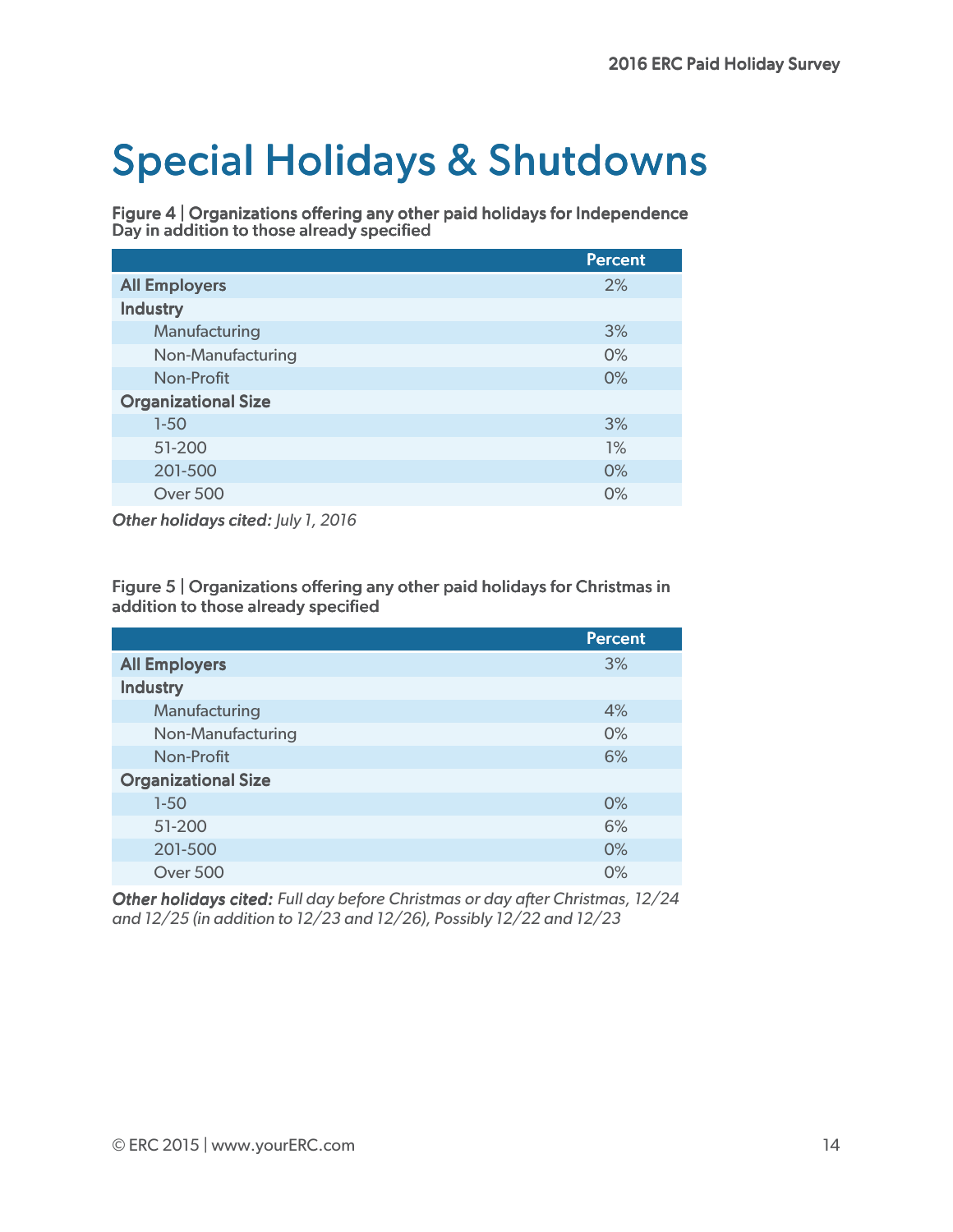| In addition to those already specified |                |
|----------------------------------------|----------------|
|                                        | <b>Percent</b> |
| <b>All Employers</b>                   | 2%             |
| <b>Industry</b>                        |                |
| Manufacturing                          | 3%             |
| Non-Manufacturing                      | $0\%$          |
| Non-Profit                             | $0\%$          |
| <b>Organizational Size</b>             |                |
| $1-50$                                 | $0\%$          |
| 51-200                                 | 1%             |
| 201-500                                | 6%             |
| <b>Over 500</b>                        | O%             |

Figure 6 | Organizations offering any other paid holidays for New Year's in addition to those already specified

*Other holidays cited: Observing Thursday (29) and F riday (30)* 

#### Figure 7 | Organizations offering any other paid holidays in addition to those already specified

|                            | <b>Percent</b> |
|----------------------------|----------------|
| <b>All Employers</b>       | 5%             |
| <b>Industry</b>            |                |
| Manufacturing              | 5%             |
| Non-Manufacturing          | 5%             |
| Non-Profit                 | 6%             |
| <b>Organizational Size</b> |                |
| $1-50$                     | 6%             |
| 51-200                     | 6%             |
| 201-500                    | 6%             |
| <b>Over 500</b>            | 0%             |

**Other holidays cited:** Three (3) floating holidays, additional floating holiday, *Day before Memorial Day, 3 floating holidays total, Easter if the employee works*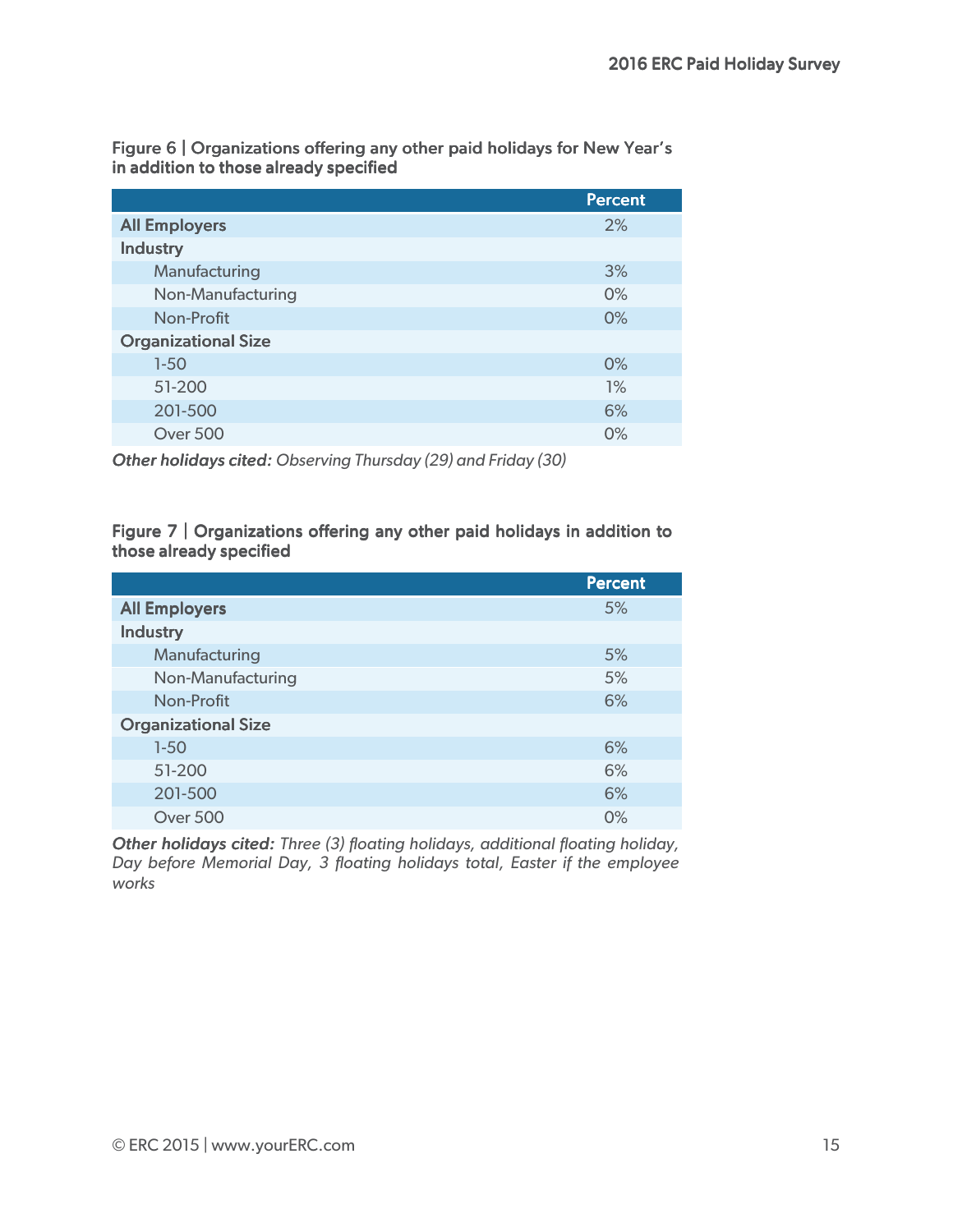|                            | <b>Percent</b> |
|----------------------------|----------------|
| <b>All Employers</b>       | 12%            |
| <b>Industry</b>            |                |
| Manufacturing              | 18%            |
| Non-Manufacturing          | $0\%$          |
| Non-Profit                 | 12%            |
| <b>Organizational Size</b> |                |
| $1-50$                     | 6%             |
| 51-200                     | 16%            |
| 201-500                    | 12%            |
| <b>Over 500</b>            | 0%             |

#### Figure 8 | Organizations having a shut-down between Christmas and New Year's

#### Figure 8a| Christmas and New Year's Shut-Down Dates | Manufacturing

| <b>Date</b>                       | Count         |
|-----------------------------------|---------------|
| December 18 - January 3           |               |
| December 23 - January 2           |               |
| December 23 - January 3           |               |
| December 24 - January 3           | $\mathcal{P}$ |
| December 26 - December 28         |               |
| December 26 - December 30         |               |
| December 26 - January 1           |               |
| December 26 - January 2 (plant)   |               |
| December 27 - December 28         |               |
| December 28 - December 30         |               |
| December 28 - December 30 (plant) |               |
| December 28 - December 31 (plant) |               |
| December 28 - January 1           |               |

#### Figure 8b | Christmas and New Year's Shut-Down Dates | Non-Profit

| <b>Date</b>             | Count |
|-------------------------|-------|
| December 23 - January 2 |       |

*Note: No winter shut-down dates were specified for non-manufacturing respondents.*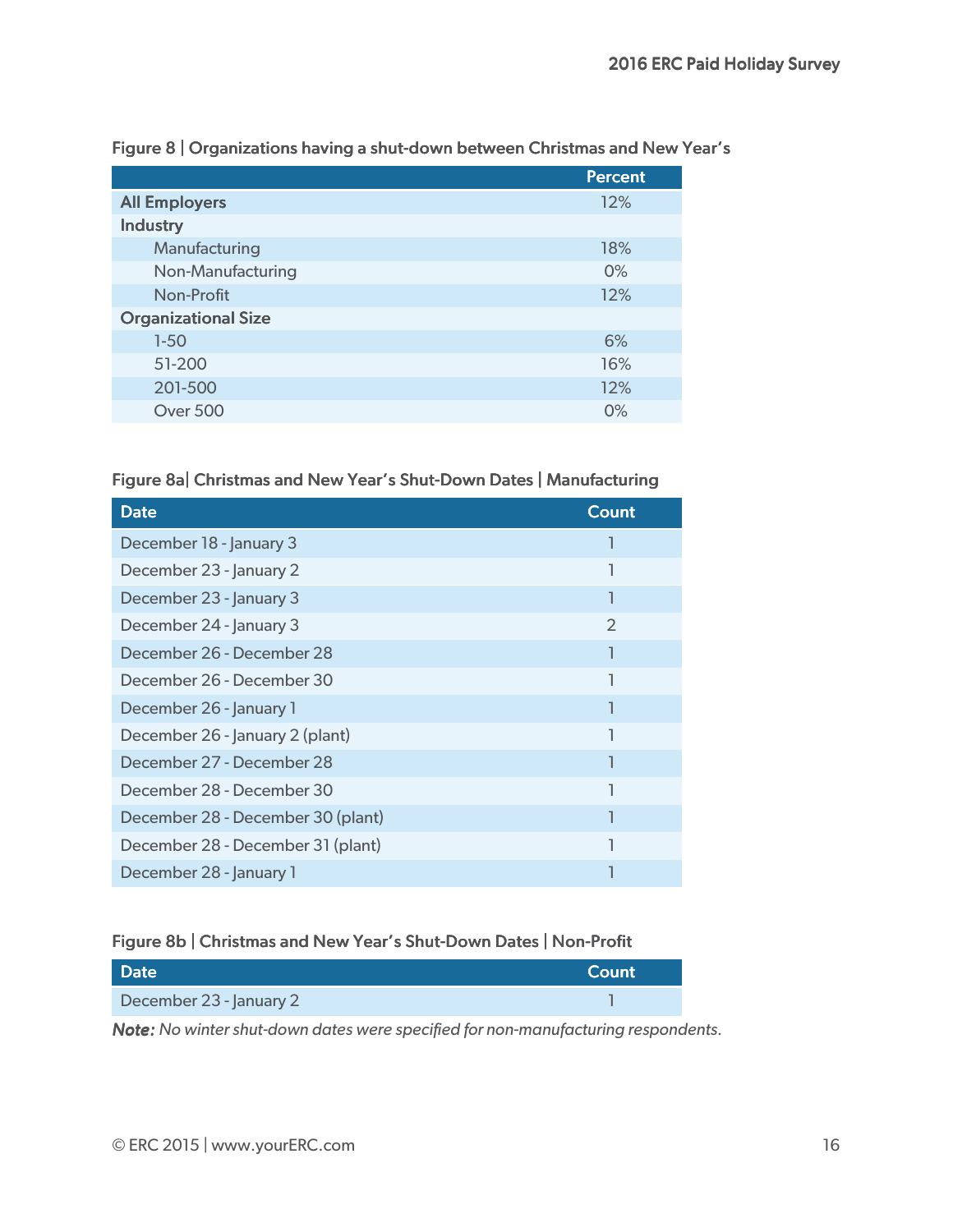#### Figure 9 | Organizations having a summer shut-down

|                            | <b>Percent</b> |
|----------------------------|----------------|
| <b>All Employers</b>       | 5%             |
| <b>Industry</b>            |                |
| Manufacturing              | 10%            |
| Non-Manufacturing          | 0%             |
| Non-Profit                 | 0%             |
| <b>Organizational Size</b> |                |
| $1-50$                     | 6%             |
| 51-200                     | 6%             |
| 201-500                    | 6%             |
| Over 500                   | 0%             |

#### Figure 9a | Summer Shut-Down Dates | Manufacturing

| <b>Date</b>         | Count |
|---------------------|-------|
| June 28 - July 4    |       |
| July 2 - July 17    |       |
| July $4$ - July $8$ | っ     |
| July 17 - July 30   | っ     |

*Note: No summer shut-down dates were specified for non-manufacturing or non-profit respondents.* 

#### Figure 10 | Organizations planning mandatory overtime in 2016

|                            | <b>Percent</b> |
|----------------------------|----------------|
| <b>All Employers</b>       | 32%            |
| <b>Industry</b>            |                |
| Manufacturing              | 47%            |
| Non-Manufacturing          | 18%            |
| Non-Profit                 | 0%             |
| <b>Organizational Size</b> |                |
| $1-50$                     | 16%            |
| 51-200                     | 29%            |
| 201-500                    | 71%            |
| Over 500                   | 36%            |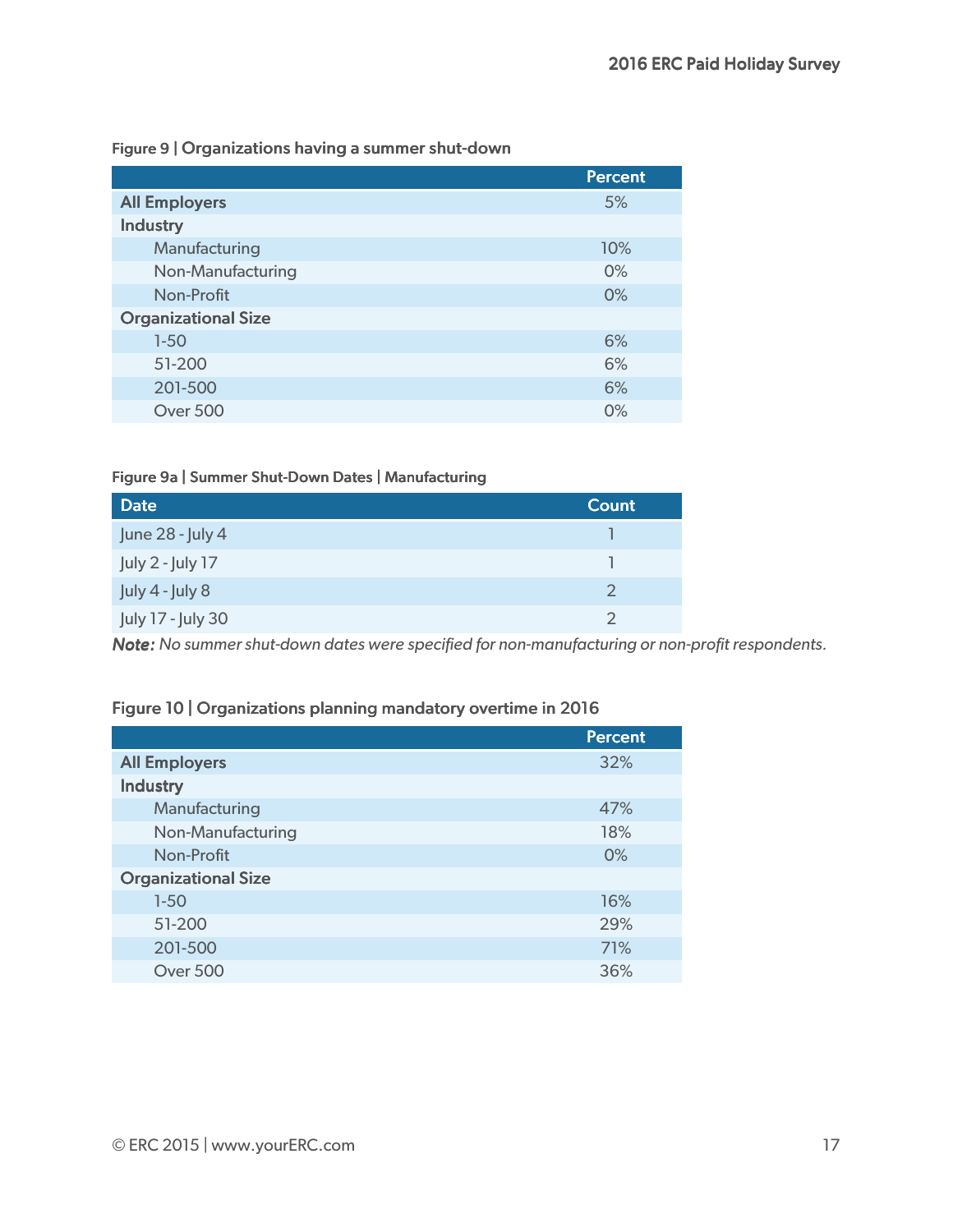### **Respondent Demographics**

Below is a breakdown of the industries and sizes that respondents represent.

|                            | <b>Percent</b> |
|----------------------------|----------------|
| <b>Industry</b>            |                |
| Manufacturing              | 57%            |
| Non-Manufacturing          | 29%            |
| Non-Profit                 | 14%            |
| <b>Organizational Size</b> |                |
| $1-50$                     | 25%            |
| 51-200                     | 53%            |
| 201-500                    | 13%            |
| Over 500                   | 8%             |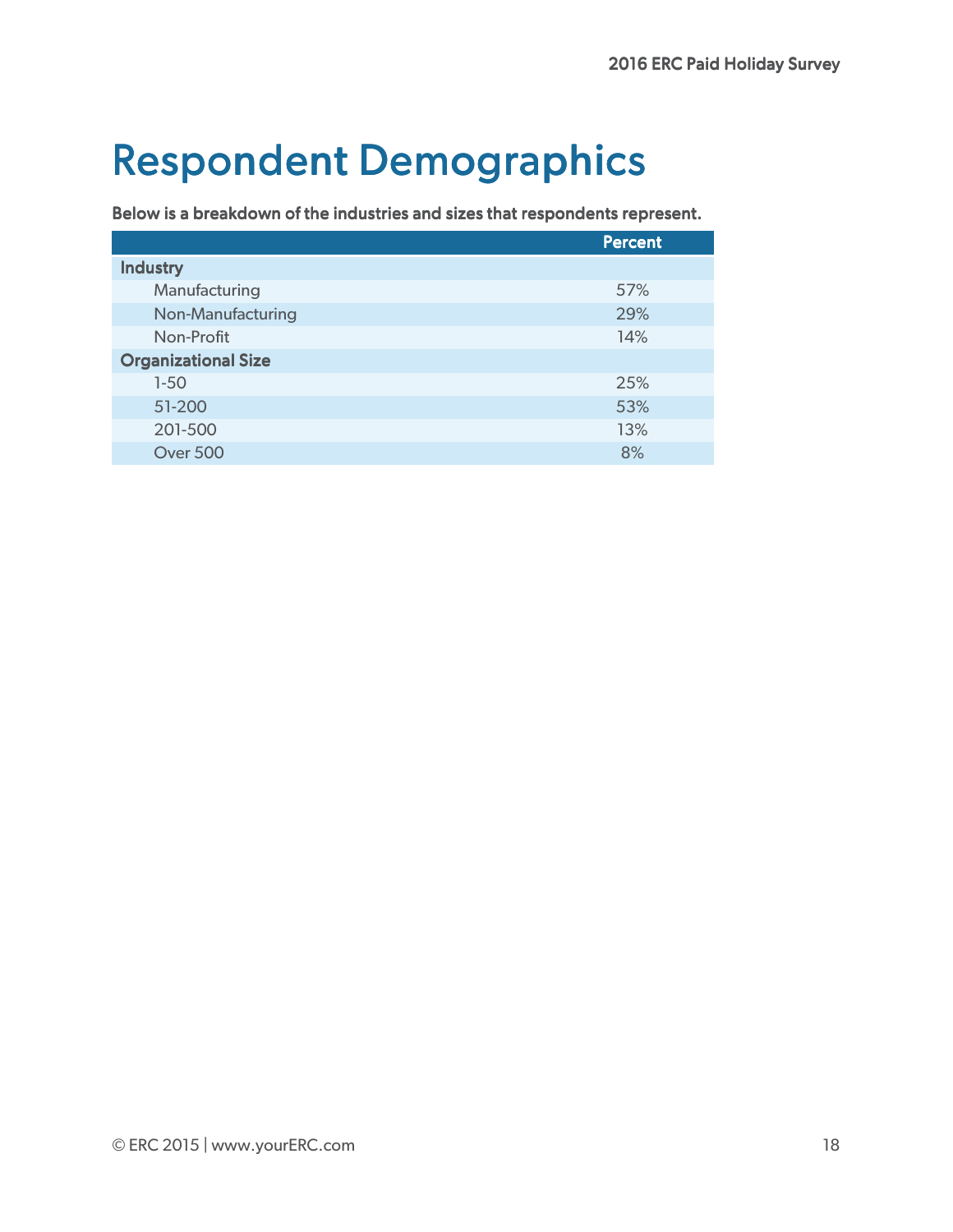### **Participating Organizations**

#### *Many thanks to the following organizations for their participation in this survey:*

1 EDI Source A Raymond Tinnerman ABS Materials Akron Energy Systems, LLC Alloy Bellows & Precision Welding, Inc. Aluminum Line Products Company Bardons & Oliver Bass Security Services, Inc. Bay Corporation Benjamin Rose Institute on Aging Bettcher Industries, Inc. Bravo Wellness, LLC C&K Industrial Service, Inc. C.TRAC, Inc. **CASNET** Chapman & Chapman, Inc. Clark-Reliance Corporation Cleveland Housing Network Cleveland Steel Container Cleveland Thermal Clinical Specialties, an Option Care owned Company CNC A Global Body & Equipment Company Coastal Pet Products, Inc. Corporate Screening Services, Inc. Cres Cor Crystal Clinic Custom Products Delta Systems, Inc. Dix & Eaton ECKART America EGC Enterprises Empaco Equipment Corporation Energy Focus, Inc. EnerSys Erie County Board of Commissioners Findaway FormFire Fusion Incorporated GLT Companies Gotta Groove Records Graco Ohio Grand River Academy Great Lakes Brewing Company Greater Cleveland Food Bank Harley-Davidson Dealer Systems Hinkley Lighting Holden Arboretum ICI Metals, Inc. ID Images Interstate-McBee, LLC Iten Industries

let, Inc. Kaydon Corp Kennametal Kichler Lighting King's Medical Group Kobelco Stewart Bolling, Inc. Lanly Company Lexipol, LLC Litigation Management, Inc. Lumitex, Inc. Main Street Gourmet Majestic Steel USA Malco Products, Inc. Maloney + Novotny, LLC **MatPlus** Mature Services, Inc. Mayfran International MB Dynamics Meyer Products Midical Service Company Midwest Industrial Supply, Inc. Miles Farmers Market **MIM Industries** Multi-Wing America **NCS** Noble-Davis Consulting, Inc. NOPEC Northeast Ohio Regional Sewer District Oakwood Laboratories, LLC One Health Organization OSG USA, Inc. Owens Corning - Tallmadge Plant Park Place Technologies Pearne & Gordon, LLP Port of Cleveland Primary Packaging, Inc. Process Technology Professional Travel, Inc. Pyramyd Air Ltd. Pyrotek Inc. Quaker Mfg. Corp Ramco Specialties Ranpak Corp RBB Systems Refrigeration Sales Corp Rhenium Alloys, Inc. Ritrama, Inc. Robin Industries, Inc. Rock and Roll Hall of Fame and Museum Ross Environmental Services, Inc. Salem Area Chamber of Commerce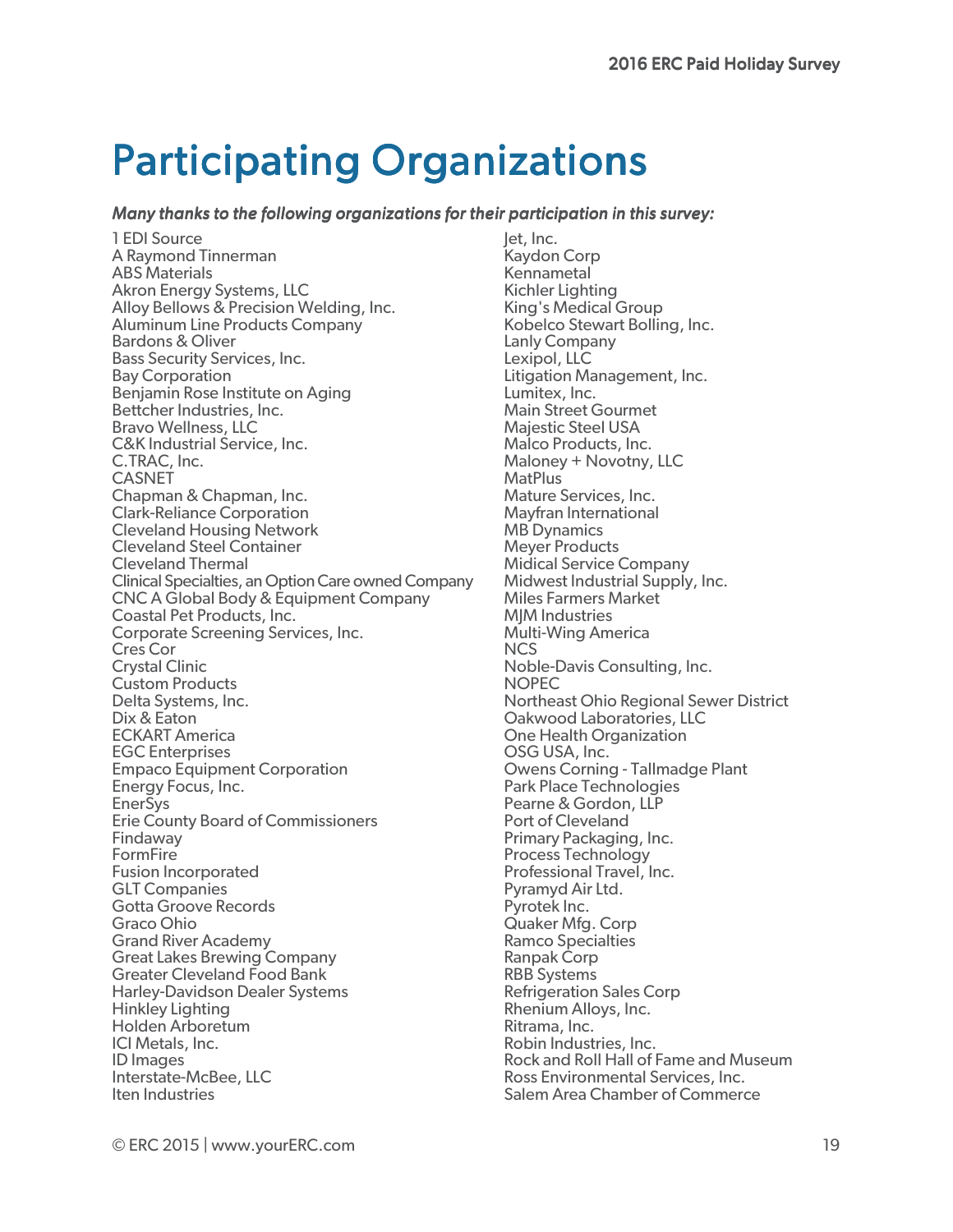Shannon Wagner Staffing Solutions Enterprises State Industrial Products Stop'n' Go of Medina Superior Roll Forming Tangent Company, LLC The Cleveland Orchestra The Congregation of St. Joseph The Enterprise Corporation The National Telephone Supply Company The Step2 Company, LLC Transfer Express Tylok International, Inc. United Disability Services Valfilm Wayne Homes Wheeler-Rex Whirlaway Corporation Wholesale Supplies Plus Xact Spec Industries, LLC Zion Industries, Inc.